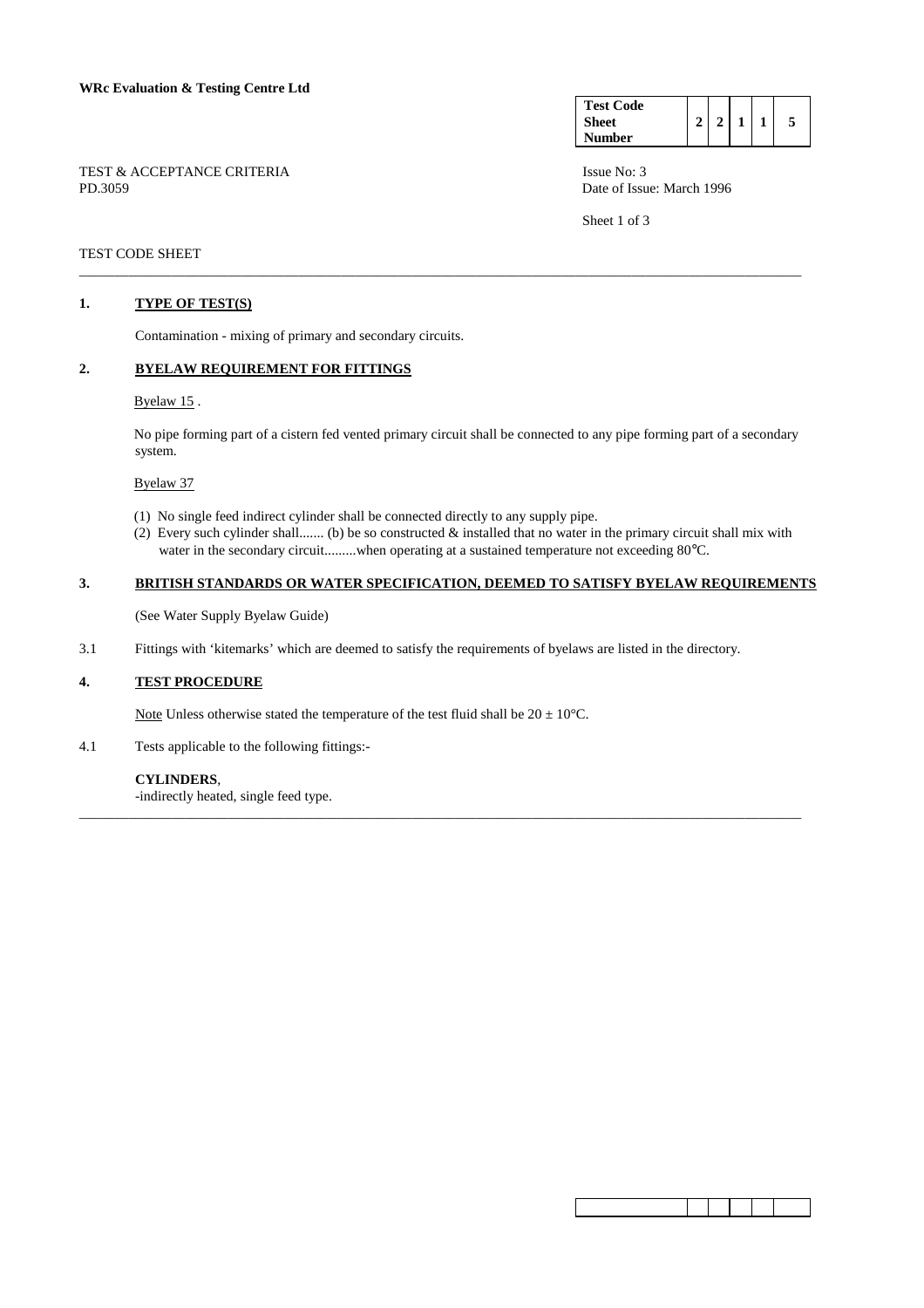| <b>Test Code</b><br><b>Sheet</b> |  |  | 5 |
|----------------------------------|--|--|---|
| Number                           |  |  |   |

 Issue No: 3 Date of Issue: March 1996

Sheet 2 of 3

#### **(A) SINGLE FEED INDIRECT CYLINDERS** (Derived from BS 1566 Part 2)

#### TEST METHOD

 The apparatus shall be arranged as shown in Figure 6. The single feed test cylinder "A" shall be connected to a cold water feed cistern and to a cylinder "B" provided with a 3kW thermostatically controlled immersion heater for heating the primary water. Cylinder "B" shall also be provided with a thermometer to measure the water temperature.

\_\_\_\_\_\_\_\_\_\_\_\_\_\_\_\_\_\_\_\_\_\_\_\_\_\_\_\_\_\_\_\_\_\_\_\_\_\_\_\_\_\_\_\_\_\_\_\_\_\_\_\_\_\_\_\_\_\_\_\_\_\_\_\_\_\_\_\_\_\_\_\_\_\_\_\_\_\_\_\_\_\_\_\_\_\_\_\_\_\_\_\_\_\_\_\_\_\_\_\_\_\_\_

 Before the test is carried out, adjust the thermostat on the heater in cylinder "B" so that the temperature of the primary water does not exceed 80 °C.

 Fill the entire system with cold water from the feed cistern, close valve "C" and drain out the secondary water by opening draining tap "D". Switch on the heater for long enough to enable the thermostat to be adjusted so that the water temperature in the cylinder does not exceed 80 °C. Switch off the heater and drain out the primary water by opening draining tap "E".

 Open valve "F" and pour in approximately 10g of fluorescein aniline dye dissolved in 0.5L of water. Close valve "F". Slowly open valve "C" and fill the system at a normal rate.

 The feed to the float operated valve shall be direct from the main cold water storage tank and the temperature of the feed water shall not exceed 16°C.

Switch on the heater and leave in operation for 8 hours  $\pm$  15 mins.

 Allow the system to cool over a period of not less than 72 hours. Switch on the heater again and leave in operation for a further 8 hours  $\pm$  15 mins.

 Draw off a quantity of water equal to the storage capacity of the cylinder "A" through tap "H". This water shall not show any sign of green staining.

 At the end of each intermediate stage of the test it is possible to draw-off, through tap "H", a maximum of 1L. If this shows any sign of green staining the test shall be abandoned.

# **5. ACCEPTANCE CRITERIA**

 The cylinder shall show no sign of mixing of primary and secondary water as indicated by green staining of the water drawn off at any stage during the test.

| Code<br>т<br>est. |  |  |  |
|-------------------|--|--|--|
|                   |  |  |  |